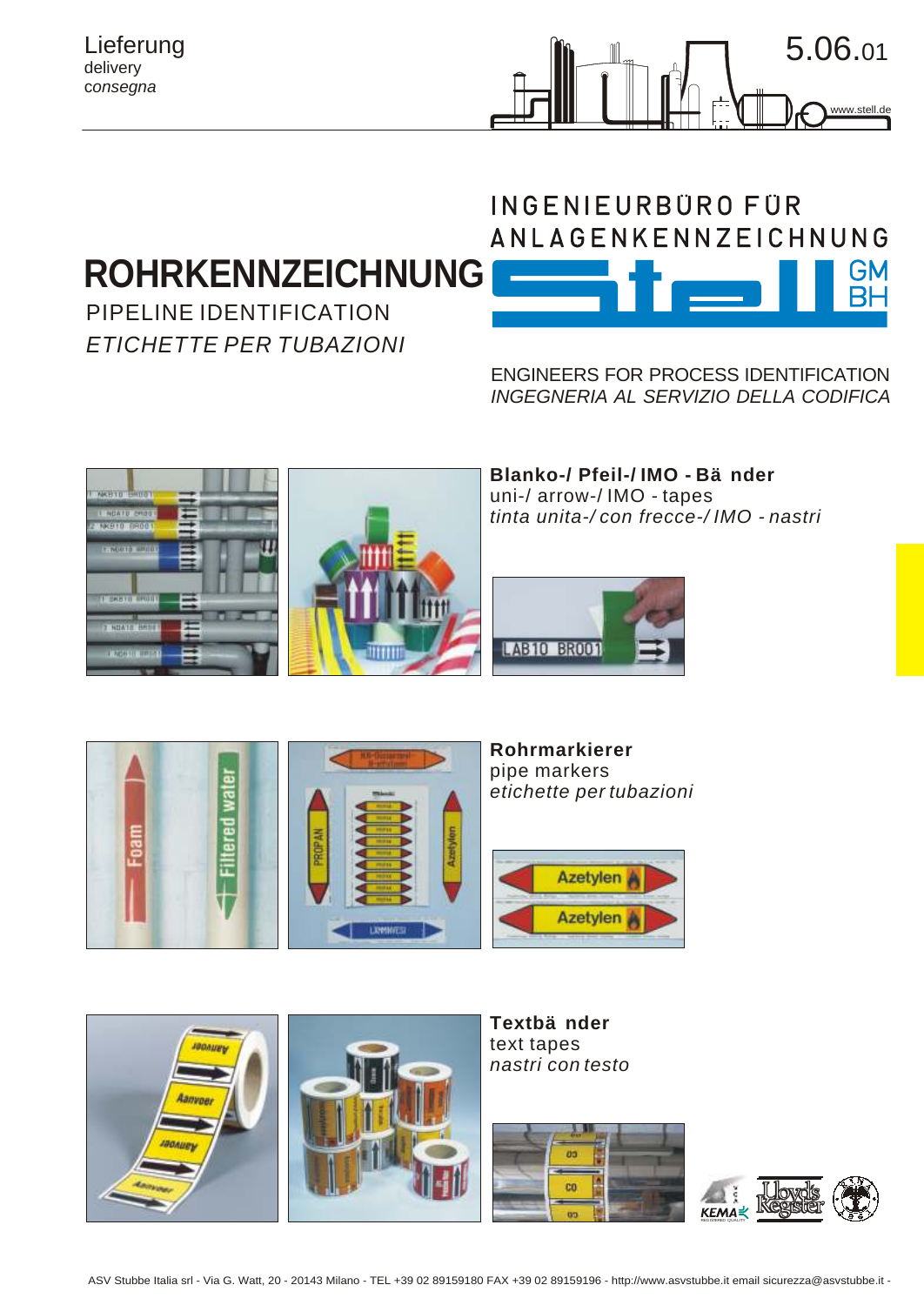## Rohrkennzeichnung pipeline identification

i*dentificazione tubazioni*



# 5.06.02



see *vedi* **5.06.04 Polyester laminiert 5.09.24 Gefahrstoffzeichen** 5.06.04 polyester laminated

*5.06.04 poliestere laminato*

5.09.24 dangerous products signs *5.09.24 etichette per materiali*

*pericolosi* ASV Stubbe Italia srl - Via G. Watt, 20 - 20143 Milano - TEL +39 02 89159180 FAX +39 02 89159196 - http://www.asvstubbe.it email sicurezza@asvstubbe.it -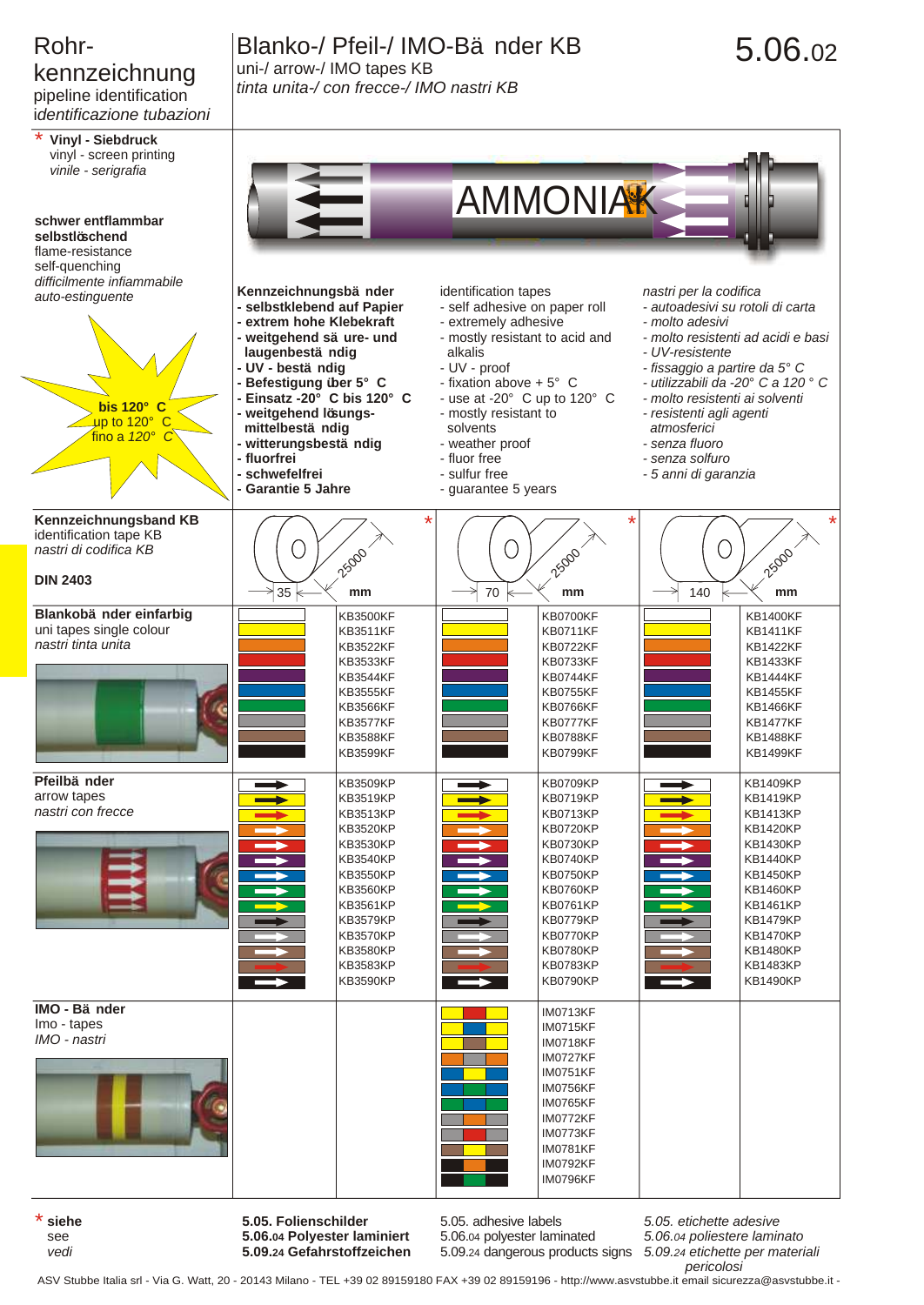## kennzeichnung pipeline identification

*identificazione tubazioni*

## Rohr- Rohrmarkierer RM 5.06.03 pipe marker RM

*etichette per tubazioni RM*

| iueriiliiudzione tubazioni                                                                                                      |                                                                                                                                                                                                                                                                                                   |                                                                            |                                                                                                                                                                                                                                                                                      |                                                                            |                                                                                                                                                                                                                                                                                                                    |                                                                            |  |  |  |  |
|---------------------------------------------------------------------------------------------------------------------------------|---------------------------------------------------------------------------------------------------------------------------------------------------------------------------------------------------------------------------------------------------------------------------------------------------|----------------------------------------------------------------------------|--------------------------------------------------------------------------------------------------------------------------------------------------------------------------------------------------------------------------------------------------------------------------------------|----------------------------------------------------------------------------|--------------------------------------------------------------------------------------------------------------------------------------------------------------------------------------------------------------------------------------------------------------------------------------------------------------------|----------------------------------------------------------------------------|--|--|--|--|
| <b>Vinyl - Transferdruck</b><br>vinyl - transferprint<br>vinile - trasferimento termico                                         |                                                                                                                                                                                                                                                                                                   |                                                                            | <b>AMMONIAK</b>                                                                                                                                                                                                                                                                      |                                                                            |                                                                                                                                                                                                                                                                                                                    |                                                                            |  |  |  |  |
| schwer entflammbar<br>selbstverlöschend<br>flame-resistance<br>self-quenching<br>difficilmente infiammabile<br>auto-estinguente |                                                                                                                                                                                                                                                                                                   |                                                                            |                                                                                                                                                                                                                                                                                      |                                                                            |                                                                                                                                                                                                                                                                                                                    |                                                                            |  |  |  |  |
| bis 110° C<br>$\mu$ p to 110° C<br>fino a $110^\circ$ C                                                                         | Rohrmarkierer<br>- selbstklebend auf Papier<br>- extrem hohe Klebekraft<br>- weitgehend sä ure- und<br>laugenbestä ndig<br>- UV - bestä ndig<br>- Befestigung über 5° C<br>- Einsatz -30° C bis 110° C<br>- weitgehend lösungs-<br>mittelbestä ndig<br>- witterungsbestä ndig<br>Garantie 5 Jahre |                                                                            | pipe marker<br>- self adhesive on paper roll<br>- extremely adhesive<br>- mostly resistant to acid and<br>alkalis<br>- UV - proof<br>- fixation above + $5^{\circ}$ C<br>- use at -30° C up to 110° C<br>- mostly resistant to<br>solvents<br>- weather proof<br>- guarantee 5 years |                                                                            | etichette per tubazioni<br>- autoadesive su rotoli di carta<br>- molto adesivo<br>- resistente ad acidi e basi<br>- UV-resistente<br>- fissaggio a partire da 5° C<br>- utilizzabili da -30° C a 110° C<br>- molto resistenti ai solventi<br>- molto resistenti agli agenti<br>atmosferici<br>- 5 anni di garanzia |                                                                            |  |  |  |  |
| <b>Rohrmarkierer RM</b><br>pipe marker RM<br>etichette per tubazioni RM<br><b>DIN 2403</b>                                      | $\triangleright$ 18<br><b>TEXT</b><br>$\geq$ 110 $\leftarrow$<br>mm                                                                                                                                                                                                                               |                                                                            | $\blacktriangleright$<br><b>TEXT</b><br>37<br>227<br>$\Leftarrow$<br>mm                                                                                                                                                                                                              |                                                                            | $\star$<br><b>TEXT</b><br>$\geqslant$ 52<br>402<br>mm                                                                                                                                                                                                                                                              |                                                                            |  |  |  |  |
| einfarbig<br>single-coloured<br>monocolore                                                                                      | <b>Grund / Schrift</b><br>ground / lettertype<br>sfondo / lettere                                                                                                                                                                                                                                 |                                                                            | <b>Grund / Schrift</b><br>ground / lettertype<br>sfondo / lettere                                                                                                                                                                                                                    |                                                                            | <b>Grund / Schrift</b><br>ground / lettertype<br>sfondo / lettere                                                                                                                                                                                                                                                  |                                                                            |  |  |  |  |
| <b>AMMONIAK</b><br>∍                                                                                                            |                                                                                                                                                                                                                                                                                                   | RM1830KT1<br>RM1840KT1<br>RM1850KT1<br>RM1860KT1<br>RM1880KT1<br>RM1890KT1 |                                                                                                                                                                                                                                                                                      | RM3730KT1<br>RM3740KT1<br>RM3750KT1<br>RM3760KT1<br>RM3780KT1<br>RM3790KT1 |                                                                                                                                                                                                                                                                                                                    | RM5230KT1<br>RM5240KT1<br>RM5250KT1<br>RM5260KT1<br>RM5280KT1<br>RM5290KT1 |  |  |  |  |
| zweifarbig<br>two coloured<br>bicolore                                                                                          | <b>Grund / Schrift</b><br>ground / lettertype<br>sfondo / lettere                                                                                                                                                                                                                                 |                                                                            | <b>Grund / Schrift</b><br>ground / lettertype<br>sfondo / lettere                                                                                                                                                                                                                    |                                                                            | <b>Grund / Schrift</b><br>ground / lettertype<br>sfondo / lettere                                                                                                                                                                                                                                                  |                                                                            |  |  |  |  |
| N.N-Diisopropyl-<br>N-ethylanın                                                                                                 |                                                                                                                                                                                                                                                                                                   | RM1819KT2<br>RM1829KT2<br>RM1879KT2                                        |                                                                                                                                                                                                                                                                                      | RM3719KT2<br>RM3729KT2<br>RM3779KT2                                        |                                                                                                                                                                                                                                                                                                                    | RM5219KT2<br>RM5229KT2<br>RM5279KT2                                        |  |  |  |  |
| dreifarbig<br>three coloured<br>tricolore                                                                                       | alle Kombinationen möglich                                                                                                                                                                                                                                                                        |                                                                            | all combinations possible                                                                                                                                                                                                                                                            |                                                                            | tutte le combinazioni possibili                                                                                                                                                                                                                                                                                    |                                                                            |  |  |  |  |
| <b>PROPAN</b>                                                                                                                   | RM18KT3<br>alle Kombinationen möglich                                                                                                                                                                                                                                                             |                                                                            | RM37KT3<br>all combinations possible                                                                                                                                                                                                                                                 |                                                                            | RM52KT3<br>tutte le combinazioni possibili                                                                                                                                                                                                                                                                         |                                                                            |  |  |  |  |
| <b>Azetylen</b>                                                                                                                 |                                                                                                                                                                                                                                                                                                   | RM18KT4                                                                    |                                                                                                                                                                                                                                                                                      | RM37KT4                                                                    |                                                                                                                                                                                                                                                                                                                    | RM52KT4                                                                    |  |  |  |  |

**alle Rohrmarkierer auch in Polyester laminiert lieferbar** \* all pipemarkers also available in polyester laminated *tutte le etichette per le tubazioni sono disponibili in poliestere laminato*